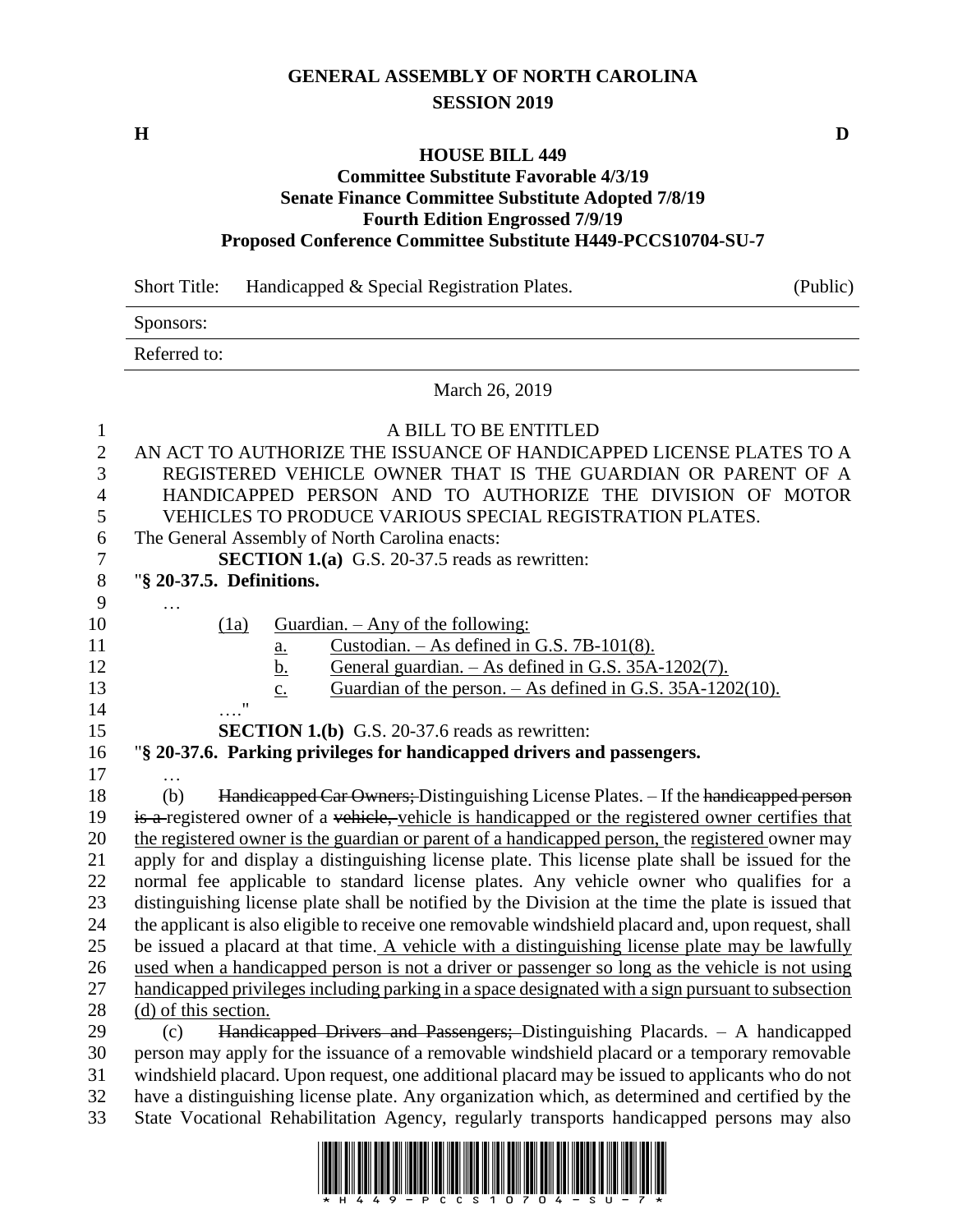## **General Assembly Of North Carolina Session 2019 Session 2019**

 apply. These organizations may receive one removable windshield placard for each transporting vehicle. When the removable windshield or temporary removable windshield placard is properly displayed, all parking rights and privileges extended to vehicles displaying a distinguishing license plate issued pursuant to subsection (b) shall apply. The removable windshield placard or the temporary removable windshield placard shall be displayed so that it may be viewed from the front and rear of the vehicle by hanging it from the front windshield rearview mirror of a vehicle using a parking space allowed for handicapped persons. When there is no inside rearview mirror, or when the placard cannot reasonably be hung from the rearview mirror by the handicapped person, the placard shall be displayed on the driver's side of the dashboard. A removable windshield placard placed on a motorized wheelchair or similar vehicle shall be displayed in a clearly visible location. The Division shall establish procedures for the issuance of the placards and may charge a fee sufficient to pay the actual cost of issuance, but in no event less than five dollars (\$5.00) per placard. The Division shall issue a placard registration card with each placard issued to a handicapped person. The registration card shall bear the name of the person to whom the placard is issued, the person's address, the placard number, and an expiration date. The registration card shall be in the vehicle in which the placard is being used, and the person to whom the placard is issued shall be the operator or a passenger in the vehicle in which the placard is displayed.

 (c1) Application and Renewal; Medical Certification. – The initial application for a distinguishing license plate, removable windshield placard, or temporary removable windshield placard shall be accompanied by a certification of a licensed physician, a licensed ophthalmologist, a licensed optometrist, a licensed physician assistant, a licensed nurse practitioner, or the Division of Services for the Blind that the applicant or person in the applicant's custody or care is handicapped or by a disability determination by the United States Department of Veterans Affairs that the applicant or person in the applicant's custody or care is handicapped. For an initial application for a temporary removable windshield placard only, the certification that the applicant is handicapped may be made by a licensed certified nurse midwife. The application for a temporary removable windshield placard shall contain additional certification to include the period of time the certifying authority determines the applicant will have the disability. Distinguishing license plates shall be renewed annually, but subsequent applications shall not require a medical certification that the applicant is handicapped. handicapped, except that a registered owner that certified pursuant to subsection (b) of this section that the registered owner is the guardian or parent of a handicapped person must recertify every five years. Removable windshield placards shall be renewed every five years, and, except for a person certified as totally and permanently disabled at the time of the initial application or a prior renewal under this subsection, the renewal shall require a medical recertification that the person is handicapped; provided that a medical certification shall not be required to renew any placard that expires after the person to whom it is issued is 80 years of age. Temporary removable windshield placards shall expire no later than six months after issuance.

| 41<br><b>SECTION 2.(a)</b> G.S. 20-63(b1) is amended by adding two new subdivisions to read:<br>42<br>Keeping The Lights On.<br>"O |  |
|------------------------------------------------------------------------------------------------------------------------------------|--|
|                                                                                                                                    |  |
|                                                                                                                                    |  |
| POW/MIA Bring Them Home."<br>43                                                                                                    |  |
| <b>SECTION 2.(b)</b> G.S. 20-79.4(b) reads as rewritten:<br>44                                                                     |  |
| 45<br>Types. – The Division shall issue the following types of special registration plates:<br>" $(b)$                             |  |
| 46<br>.                                                                                                                            |  |
| 47<br>ALS Research. – Issuable to a registered owner of a motor vehicle in<br>$\left( \ \right)$                                   |  |
| accordance with G.S. 20-81.12. The plate shall bear a picture of a baseball and<br>48                                              |  |
| 49<br>the phrase "Cure ALS."                                                                                                       |  |
| 50<br>$\cdots$                                                                                                                     |  |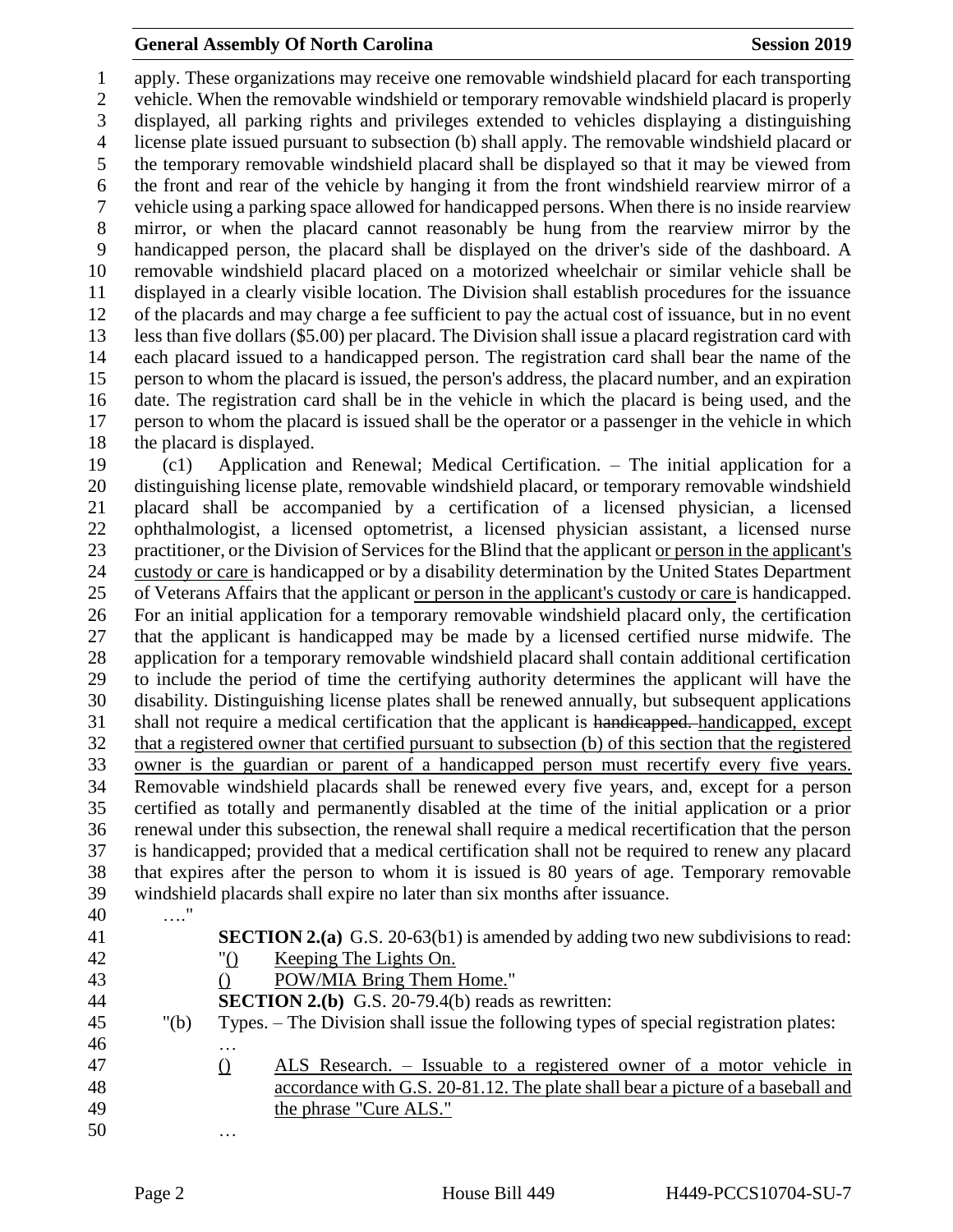|                         | <b>General Assembly Of North Carolina</b>                                                                                                                | <b>Session 2019</b>                                                                          |  |  |
|-------------------------|----------------------------------------------------------------------------------------------------------------------------------------------------------|----------------------------------------------------------------------------------------------|--|--|
| $\Omega$                |                                                                                                                                                          | Keeping The Lights On. – Issuable to a registered owner of a motor vehicle in                |  |  |
|                         |                                                                                                                                                          | accordance with G.S. 20-81.12. The plate shall have a background of                          |  |  |
|                         |                                                                                                                                                          | mountains to the coast and bear a picture of a line worker on a utility pole on              |  |  |
|                         |                                                                                                                                                          | the left and the phrase "Keeping The Lights On" at the top of the registration               |  |  |
|                         | plate.                                                                                                                                                   |                                                                                              |  |  |
| $\cdots$                |                                                                                                                                                          |                                                                                              |  |  |
| $\Omega$                |                                                                                                                                                          | POW/MIA Bring Them Home. – The plate shall have the phrase "POW/MIA                          |  |  |
|                         |                                                                                                                                                          | Bring Them Home" with artwork submitted by Rolling Thunder, Inc., Chapter                    |  |  |
|                         |                                                                                                                                                          | #1 North Carolina and reviewed by the Division to ensure compliance with                     |  |  |
|                         |                                                                                                                                                          | $G.S.$ 20-79.4(a3). A person may obtain from the Division a special registration             |  |  |
|                         | plate under this subdivision for the registered owner of a motor vehicle or a                                                                            |                                                                                              |  |  |
|                         | motorcycle. The division may not issue a plate authorized under this                                                                                     |                                                                                              |  |  |
|                         | subdivision until it receives at least 350 applications for the plate.                                                                                   |                                                                                              |  |  |
|                         | Applications for motor vehicle special registration plates and motorcycle<br>special registration plates received by the Division each count towards the |                                                                                              |  |  |
|                         |                                                                                                                                                          | minimum number of applications necessary to issue a plate under this                         |  |  |
|                         | subdivision.                                                                                                                                             |                                                                                              |  |  |
|                         |                                                                                                                                                          |                                                                                              |  |  |
| $\Omega$                |                                                                                                                                                          | Wrightsville Beach. – Issuable to a registered owner of a motor vehicle in                   |  |  |
|                         |                                                                                                                                                          | accordance with G.S. 20-81.12. The plate shall bear the Town of Wrightsville                 |  |  |
|                         |                                                                                                                                                          | Beach logo followed by the four assigned or personalized characters ending                   |  |  |
|                         | with the suffix WB.                                                                                                                                      |                                                                                              |  |  |
|                         |                                                                                                                                                          |                                                                                              |  |  |
|                         | <b>SECTION 2.(c)</b> G.S. 20-79.7 reads as rewritten:                                                                                                    |                                                                                              |  |  |
|                         | "§ 20-79.7. Fees for special registration plates and distribution of the fees.                                                                           |                                                                                              |  |  |
| $\left( a1\right)$      |                                                                                                                                                          | Fees. - All other special registration plates are subject to the regular motor vehicle       |  |  |
|                         |                                                                                                                                                          | registration fee in G.S. 20-87 or G.S. 20-88 plus an additional fee in the following amount: |  |  |
| <b>Special Plate</b>    |                                                                                                                                                          | <b>Additional Fee Amount</b>                                                                 |  |  |
|                         | Alpha Phi Alpha Fraternity                                                                                                                               | \$30.00                                                                                      |  |  |
| <b>ALS Research</b>     |                                                                                                                                                          | \$30.00                                                                                      |  |  |
|                         | <b>American Red Cross</b>                                                                                                                                | \$30.00                                                                                      |  |  |
|                         |                                                                                                                                                          |                                                                                              |  |  |
|                         | In God We Trust                                                                                                                                          | \$30.00                                                                                      |  |  |
|                         | <u>Keeping The Lights On</u>                                                                                                                             | \$30.00                                                                                      |  |  |
|                         | Kick Cancer for Kids                                                                                                                                     | \$30.00                                                                                      |  |  |
|                         |                                                                                                                                                          |                                                                                              |  |  |
|                         | <b>Piedmont Airlines</b>                                                                                                                                 | \$20.00                                                                                      |  |  |
| POW/MIA Bring Them Home |                                                                                                                                                          | \$20.00                                                                                      |  |  |
|                         | Prince Hall Mason                                                                                                                                        | \$20.00                                                                                      |  |  |
|                         |                                                                                                                                                          |                                                                                              |  |  |
| USO of NC               |                                                                                                                                                          | Expired July 1, 2016                                                                         |  |  |
|                         | <b>Wrightsville Beach</b>                                                                                                                                | \$20.00                                                                                      |  |  |
|                         | Zeta Phi Beta Sorority                                                                                                                                   | \$20.00                                                                                      |  |  |
|                         |                                                                                                                                                          |                                                                                              |  |  |
| (b)                     |                                                                                                                                                          | Distribution of Fees. – The Special Registration Plate Account and the Collegiate and        |  |  |
|                         |                                                                                                                                                          | Cultural Attraction Plate Account are established within the Highway Fund. The Division must |  |  |

48 credit the additional fee imposed for the special registration plates listed in subsection (a) subsection (a1) of this section among the Special Registration Plate Account (SRPA), the Collegiate and Cultural Attraction Plate Account (CCAPA), the Clean Water Management Trust